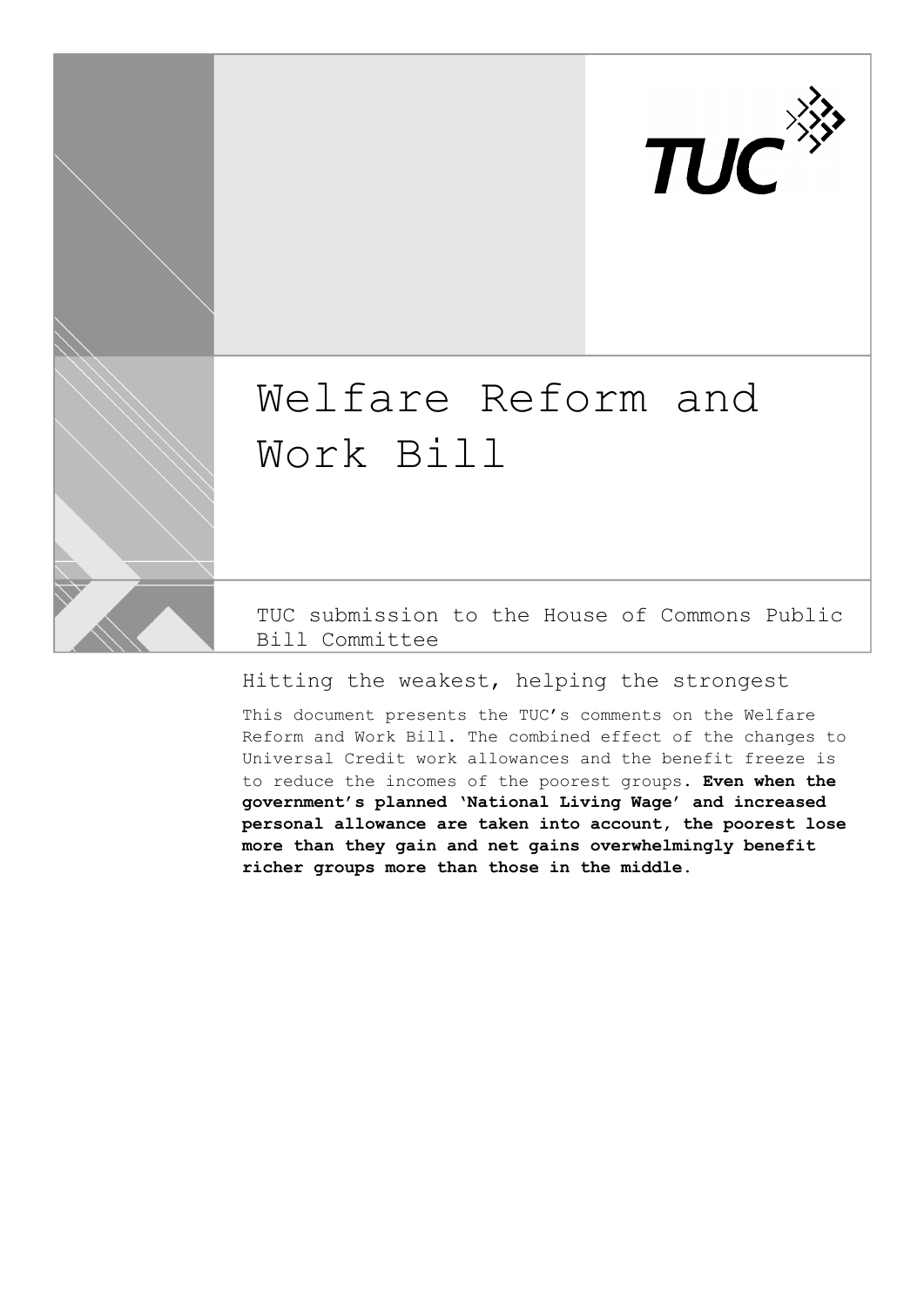



#### **Chart 1: Net impact in 2020 of the changes to benefits, pay**

**and tax**

 $1000$ 

This chart looks forward to 2020 and shows the distributional impacts by that date of the government's principal reforms to pay, tax and benefits using the Institute for Public Policy Research's tax-benefit model. One of the justifications for the reforms in the Welfare Reform and Work Bill is that the planned increases in income tax personal allowance and the introduction of the "National Living Wage" (NLW) will compensate for them; this document therefore considers the combined impact of the Bill and these other reforms.

#### The TUC

The TUC is grateful to the Committee for this opportunity to submit comments. The TUC is the voice of Britain at work. We represent 52 unions with 5.8 million members; trades unionists work in every town and region of the country, in every occupation and industry. We have a longstanding interest in social security policy - William Beveridge called us "the godfathers of the Beveridge report". Today, the TUC is an active member of the End Child Poverty coalition of over 100 organisations campaigning to eradicate child poverty in the UK. In addition to this document, the TUC wholeheartedly endorses the points made in ECP's briefing on the Bill.

#### Summary

2015 2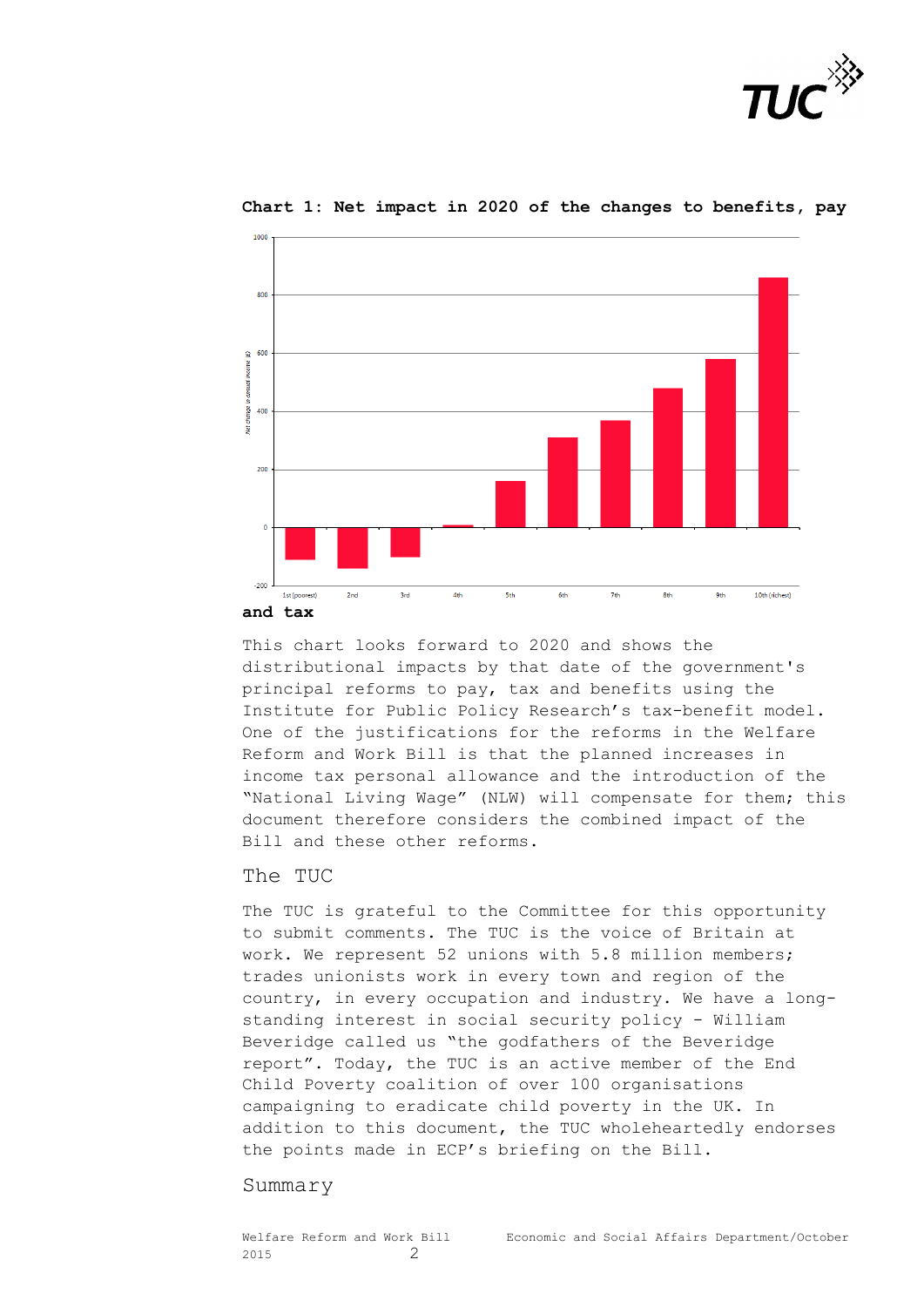

This submission shows that:

- Even when the introduction of the NLW and the increased personal allowance in income tax are taken into account, the government's reforms, cuts and freezes are regressive; they will reduce the net disposable incomes of the poorest 30 per cent of the country and provide most benefit to the richest.
- The measures affecting tax credits and benefits hit working people harder than non-workers. While better off workers gain, especially from the tax measures, the whole package significantly reduces the net income of workers in the poorest 40 per cent of the population.
- $\bullet$  Most of the measures hit families with children harder than those without children – a family with two children in the poorest 20 per cent of the income distribution will lose £340 a year.
- The clearest losers, even when the NLW and increased personal allowances are taken into account are lone parents. The poorest 60 per cent of lone parents will be worse off and even the richest groups will gain very little. On average, lone parents will be £370 a year worse off.
- Every nation of the UK and every English region except London will see the poorest groups losing from the combined impact of these measures. In every nation and region (including London) the richest will gain most.
- It has not been possible to include the Benefit Cap in this net assessment of the combined impact of these policies. Considered by itself, the Benefit Cap will make the poorest groups in every region worse off.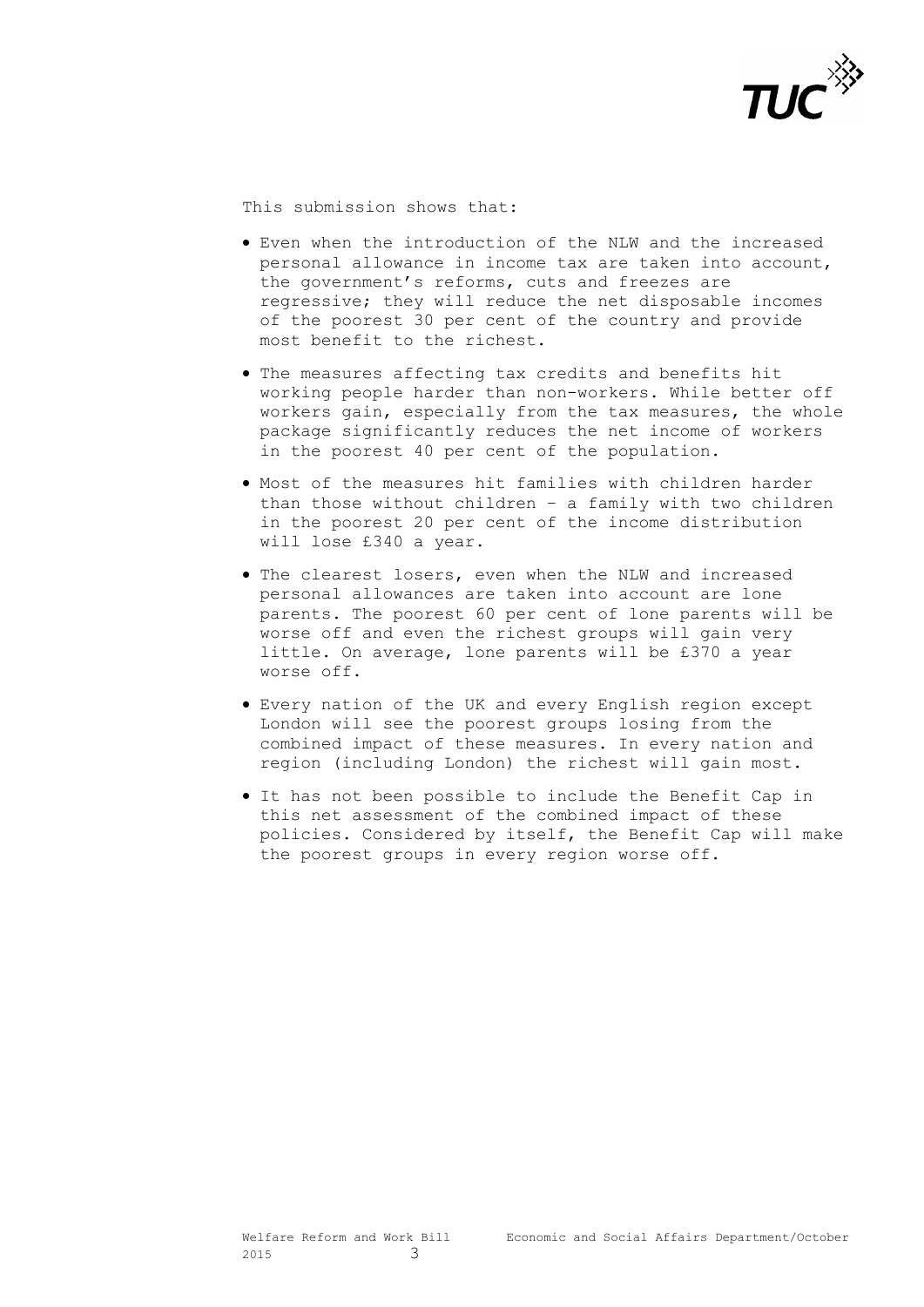

The benefit freeze and cuts to Universal Credit work allowances

The Bill freezes most working age benefits and the Budget announced changes to the work allowances within Universal Credit. Together, these measures will mean:

- The freezing of most working age benefits until April 2020.
- By 2020, UC work allowances for those without housing costs will be reduced to £5,000 for those with children and those with a limited capability for work, and removed entirely for those without children.
- By 2020, UC work allowances for those with housing costs will be reduced to £2,400 for those with children, removed entirely for those without children, and unaltered for those with a limited capability to work.

We assume UC will have been fully implemented by 2020 and therefore child and working tax credits, housing benefit and income support will no longer exist. It is, however, possible to model the impact by 2020 of the freeze of Child Benefit and Jobseekeer's Allowance together with the changes to work allowances:

### **Table 1: Impact of the benefit freeze and cuts to work allowances by income decile**

|                | Change in annual income Percentage change in income |        |  |         |
|----------------|-----------------------------------------------------|--------|--|---------|
| 1st (poorest)  |                                                     | $-230$ |  | $-3.25$ |
| 2nd            |                                                     | $-290$ |  | $-2.14$ |
| 3rd            |                                                     | $-250$ |  | $-1.7$  |
| 4th            |                                                     | $-240$ |  | $-1.33$ |
| 5th            |                                                     | $-180$ |  | $-0.84$ |
| 6th            |                                                     | $-100$ |  | $-0.42$ |
| 7th            |                                                     | $-70$  |  | $-0.23$ |
| 8th            |                                                     | $-30$  |  | $-0.08$ |
| 9th            |                                                     | $-10$  |  | $-0.03$ |
| 10th (richest) |                                                     | 0      |  | $-0.01$ |

(An annex looking at the freeze and the work allowance cuts separately is available on request. Unless otherwise stated, tables are for disposable household income in 2015/16 terms, on an after housing costs basis)

The combined impact of these measures is to reduce the annual disposable income of the poorest families by more than £230 a year. If we look at the proportion of income we expect families to lose, the impact of the cuts is clearly regressive: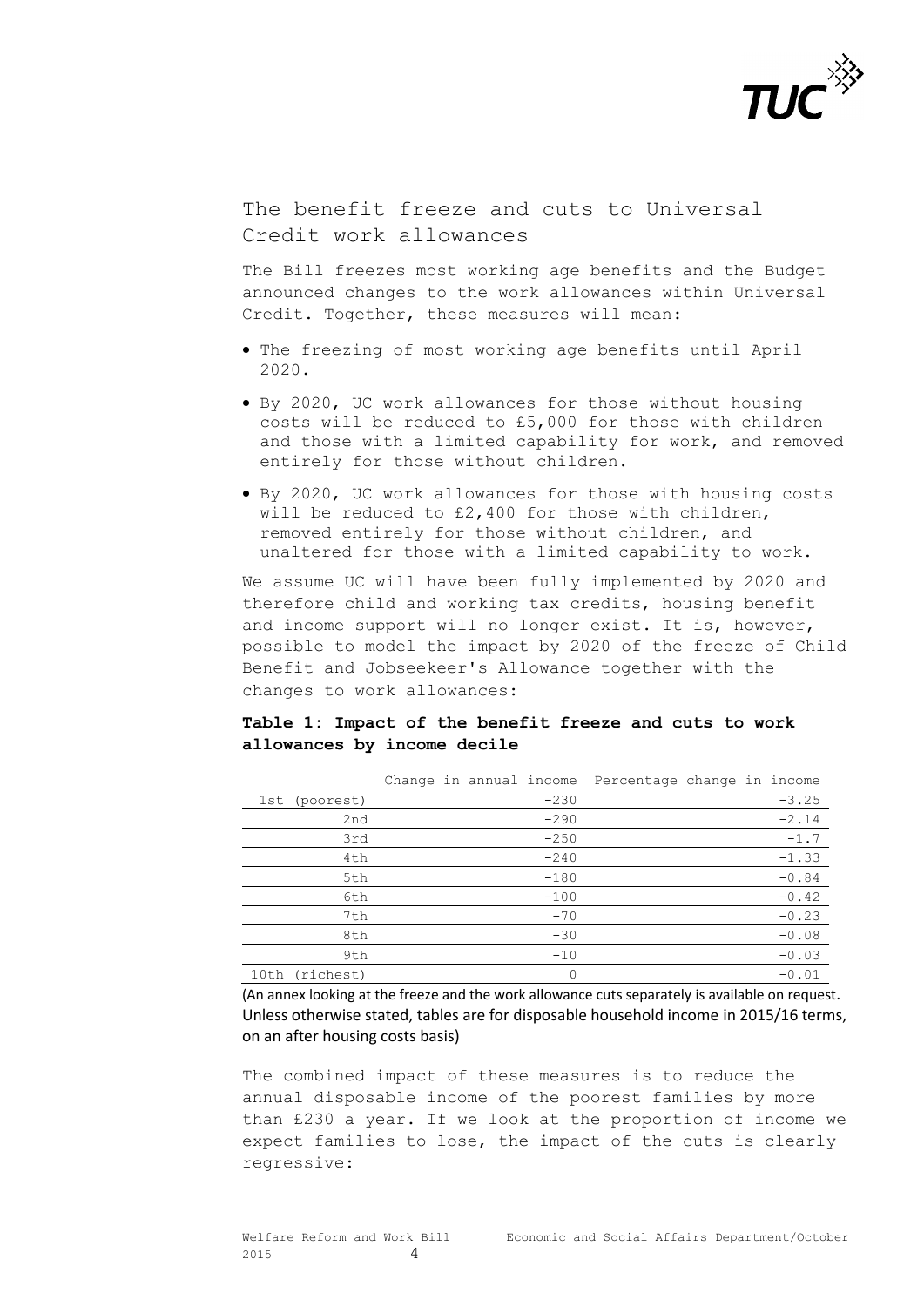

 $2nd$  $4<sup>th</sup>$ 1st (poorest) 3rd  $5<sub>th</sub>$  $6 + b$  $R + h$  $Q + h$ 10th (richest)  $\overline{a}$  $-0.5$  $\overline{1}$  $\hat{\mathscr{R}}$  -1.5 Change  $\overline{a}$  $-2.5$  $\overline{1}$ 

**Chart 2: Working age benefit freeze and cuts to work allowances: percentage change in disposable income by income decile**

To look at the impact on different groups of families we need to shift from analysing them by income decile to income quintile (from tenths to fifths) as otherwise the number of people in each cell of our tables will be too small for us to be confident about their accuracy.

 $\mathbf{R}$ 

First, we look at the impact on working families and nonworking families. The government often claims to be on the side of working people and implies that its welfare reforms only affect families not in employment. In fact, these measures have much more effect on working families (who lose, on average, £230 a year) than workless families, whose average loss is £10 a year. The impact is harshest on the poorest working families, the very people who are working hard and playing by the rules, even though they already gain the least from doing so. On average, working families in the poorest quintile lose more than £500 a year while the losses faced by the richest quintile of nonworking families are too small to measure:

**Table 2a: Change in annual income due to the benefit freeze and cuts to work allowances by income quintile for working and non-working families**

|      |                              | Not working | Working |                                                |
|------|------------------------------|-------------|---------|------------------------------------------------|
|      | lst (poorest)                | $-20$       | $-570$  |                                                |
|      | 2nd                          | $-10$       | $-480$  |                                                |
|      | Welfare Reform and Work Bill |             |         | Economic and Social Affairs Department/October |
| 2015 |                              |             |         |                                                |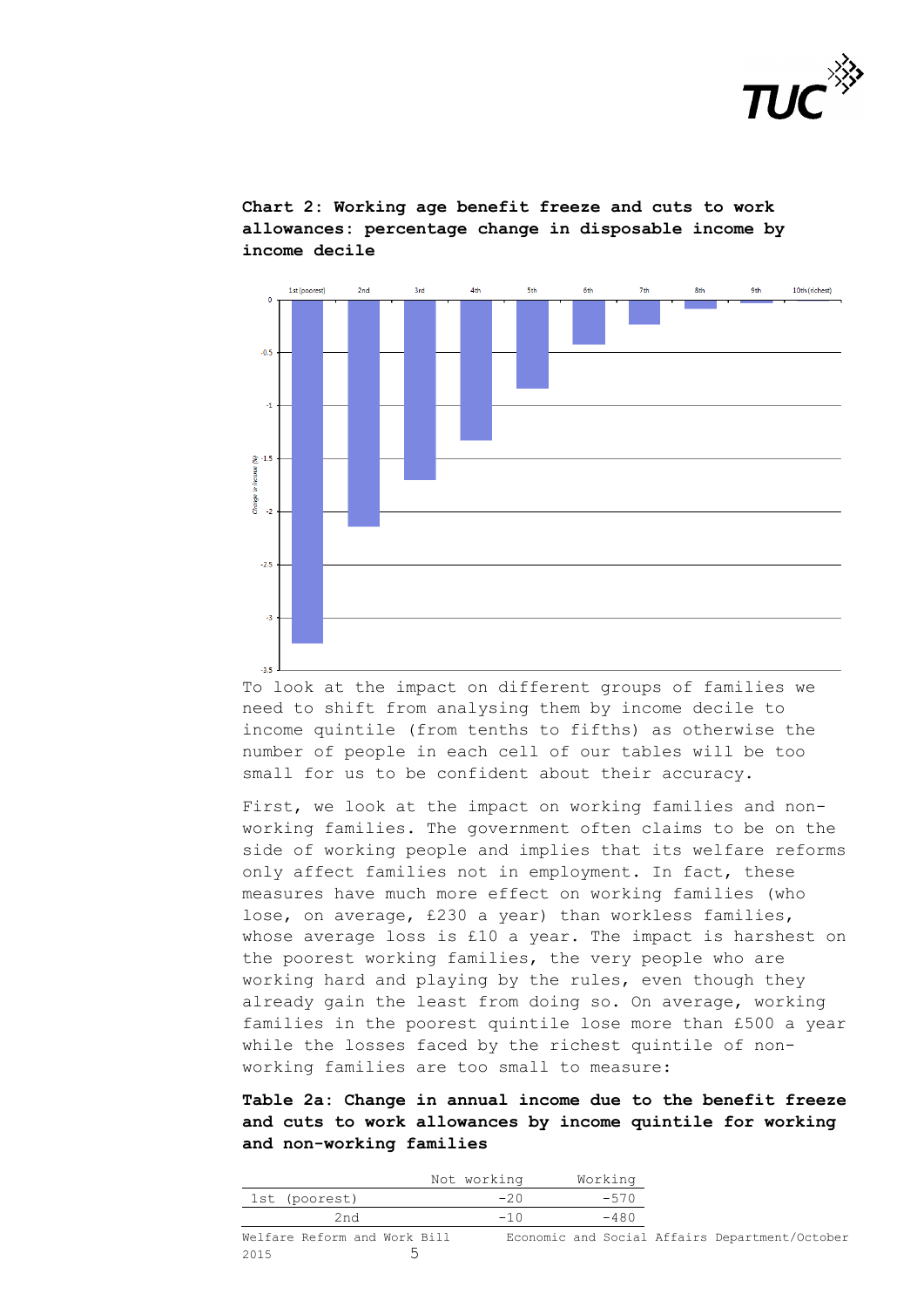

| 3rd           |       | $-230$ |
|---------------|-------|--------|
| 4th           |       | -70    |
| 5th (richest) |       | $-10$  |
| TOTAL         | $-10$ | -236   |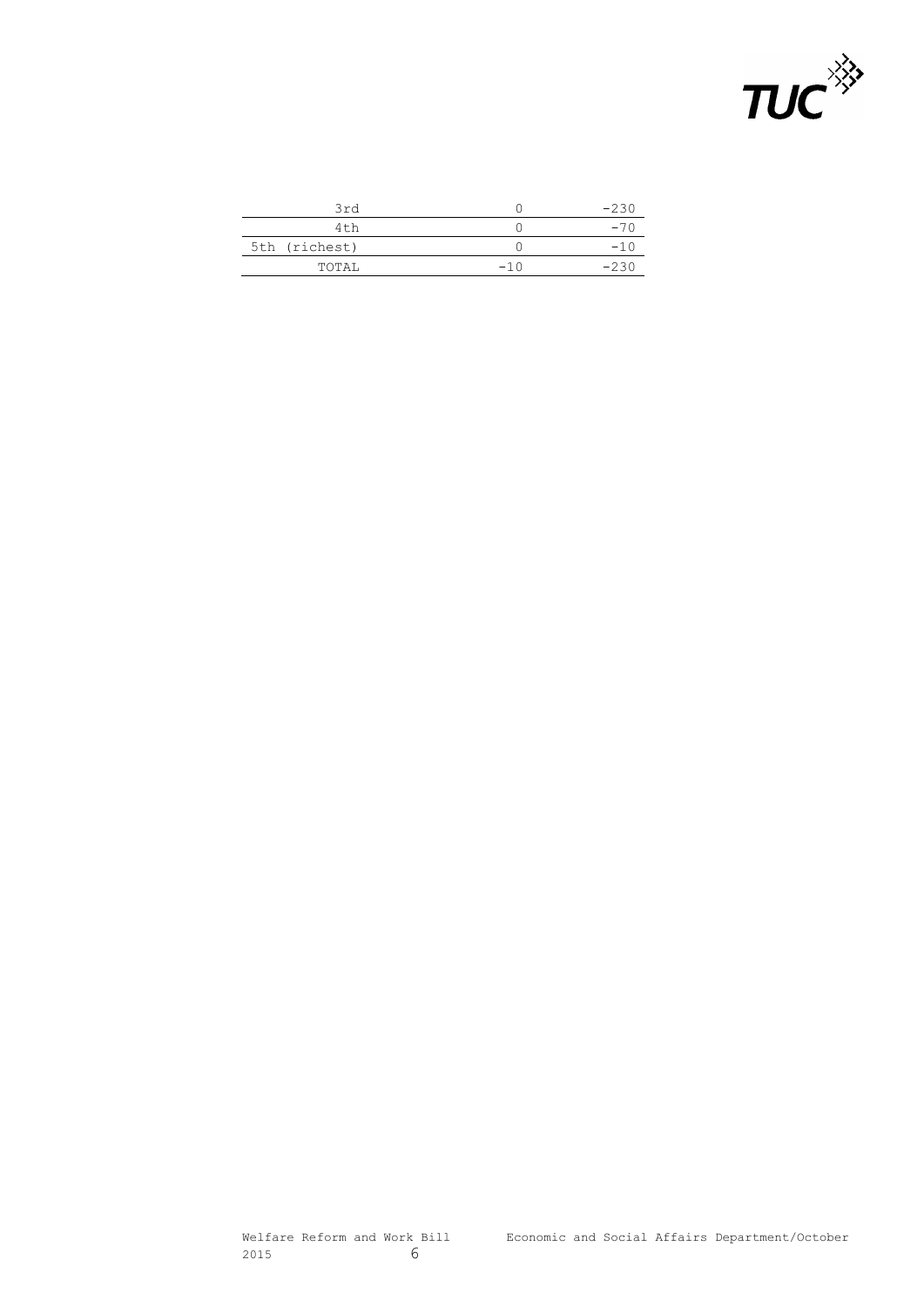

**Table 2b: Percentage change due to the benefit freeze and cuts to work allowances by income quintile for working and non-working families**

|                 | Not working | Working |
|-----------------|-------------|---------|
| 1st (poorest)   | $-0.23$     | $-4.24$ |
| 2nd             | $-0.05$     | $-2.35$ |
| 3rd             | $-0.01$     | $-0.85$ |
| 4 <sub>th</sub> | Ω           | $-0.19$ |
| 5th (richest)   | ∩           | $-0.02$ |
| TOTAL           | $-0.05$     | $-0.64$ |

This impact is even clearer when we present the results in a chart:



**Chart 3: Hitting the working poor**

Next we turn to the impact on families with children. Families with any number of children will lose more than families without children – a family with one child will, on average, lose about £6 a week while a family with no children will lose slightly less than £1 a week on average. Children in larger families will, however, be hit even harder; this is significant because these children are more likely to be poor *before* these measures are introduced. According to the latest *Households Below Average Income* report, 35 per cent of children in families with three or more children are poor, compared to 28 per cent of children generally (table 4.5db).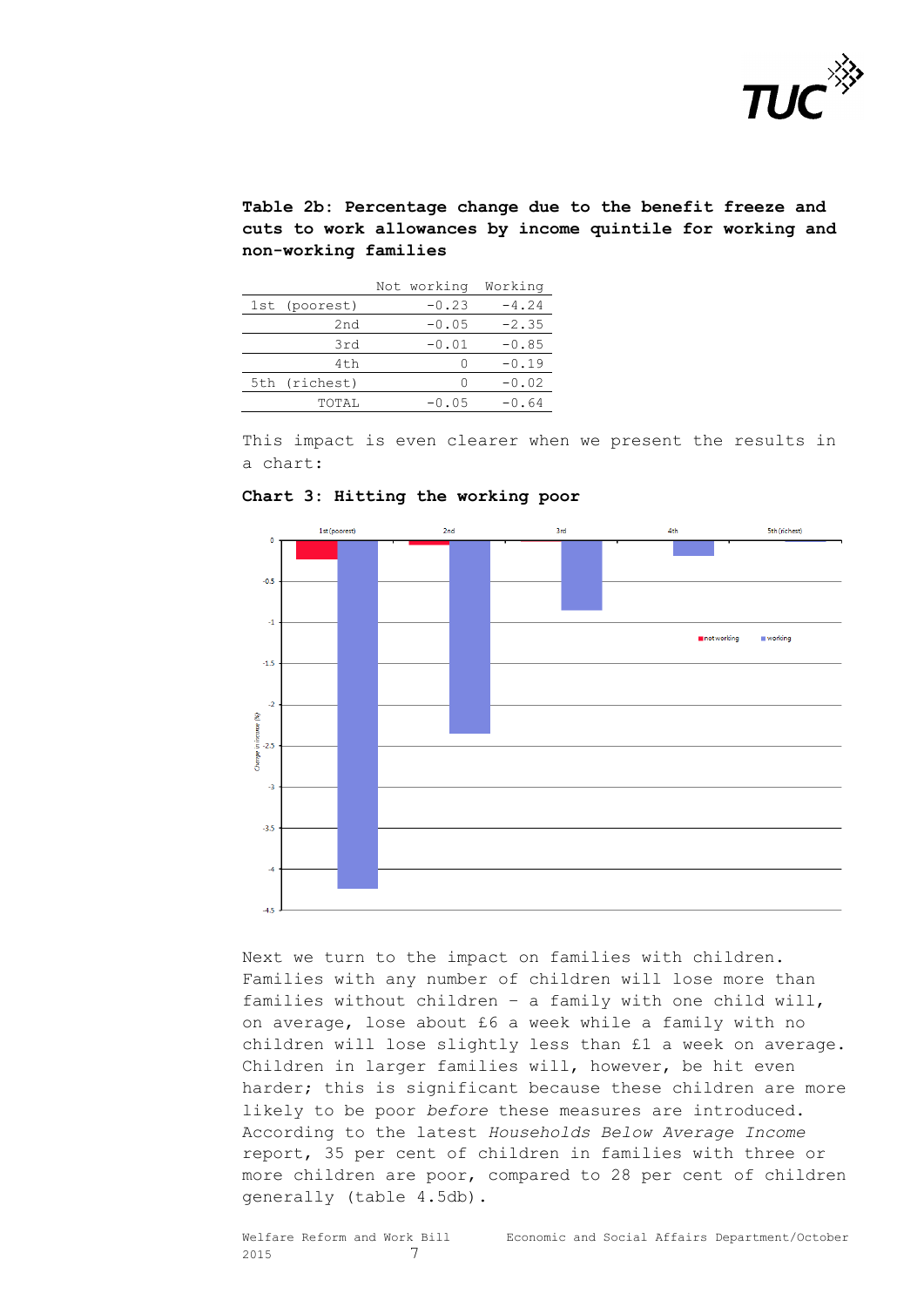

These measures harm children in large families the most, producing a percentage reduction in disposable income that is more than 70 times as large as that faced by families with no children. A particularly cruel twist is that large families in the poorest 40 per cent lose hundreds of pounds a year whilst families that are equally large but rich lose almost nothing:

**Table 3a: Change in annual income due to the benefit freeze and cuts to work allowances by income quintile and number of children**

|                 | None  |        |        |        | 4<br>or more |
|-----------------|-------|--------|--------|--------|--------------|
| 1st (poorest)   | -120  | $-430$ | $-470$ | $-410$ | $-410$       |
| 2nd             | $-70$ | $-510$ | $-570$ | $-580$ | $-560$       |
| 3rd             | $-60$ | $-360$ | $-330$ | $-320$ | $-270$       |
| 4 <sub>th</sub> | $-20$ | $-120$ | $-110$ | $-150$ | $-270$       |
| 5th (richest)   | O     | $-20$  | $-30$  | $-60$  |              |
| TOTAL           | $-50$ | $-320$ | $-350$ | $-390$ | $-430$       |

**Table 3b: Percentage change due to the benefit freeze and cuts to work allowances by income quintile and number of children** 

|                                         | None         |                                     |              | 4 or more |
|-----------------------------------------|--------------|-------------------------------------|--------------|-----------|
| 1st (poorest) $-1.63 -3.52 -3.11 -2.29$ |              |                                     |              | $-1.99$   |
|                                         |              | 2nd $-0.57$ $-2.56$ $-2.56$ $-2.34$ |              | $-2.14$   |
|                                         | $3rd - 0.29$ | $-1.22$ $-1.04$ $-0.87$             |              | $-0.7$    |
| 4 t h                                   | -0.08        | $-0.31 - 0.24$                      | $-0.28$      | $-0.45$   |
| 5th (richest)                           | $-0.01$      | $-0.02 -0.04$                       | $-0.05$      |           |
| TOTAI.                                  | $-0.2$       | -0.99                               | $-1 - -1.16$ | $-1.44$   |

Lone parents lose out more than other family types, though couples with children are also hit hard:

## **Table 4a: Change in annual income due to the benefit freeze and cuts to work allowances Imp by income quintile and family type**

|           | single no | single with | couple no | couple with |
|-----------|-----------|-------------|-----------|-------------|
|           | children  | children    | children  | children    |
| 1st       | $-120$    | $-240$      | $-210$    | $-460$      |
| (poorest) |           |             |           |             |
| 2nd       | $-80$     | $-640$      | $-230$    | $-460$      |
| 3rd       | $-80$     | $-860$      | $-60$     | $-120$      |
| 4th       | $-20$     | $-390$      | $-10$     | $-40$       |
| 5th       | 0         | $-200$      | 0         | $-10$       |
| (richest) |           |             |           |             |
| TOTAL     | $-60$     | $-490$      | $-60$     | $-230$      |

#### **Table 4b: Percentage change due to the benefit freeze and**

2015 8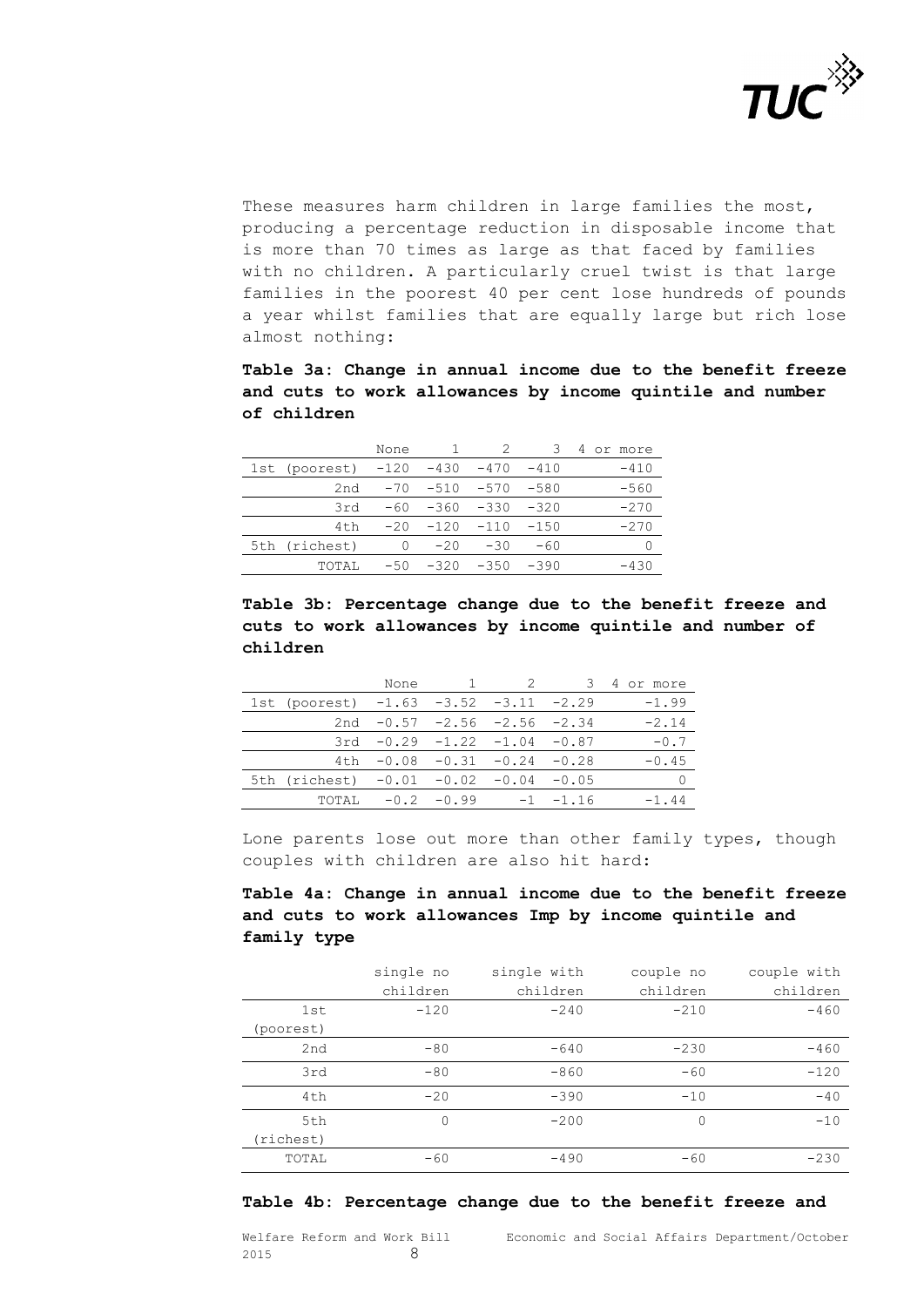

|              | single no | single with | couple no | couple with |
|--------------|-----------|-------------|-----------|-------------|
|              | children  | children    | children  | children    |
| 1st          | $-2.53$   | $-2.17$     | $-2.33$   | $-2.82$     |
| (poorest)    |           |             |           |             |
| 2nd          | $-1$      | $-4.09$     | $-1.55$   | $-1.92$     |
| 3rd          | $-0.64$   | $-4.51$     | $-0.25$   | $-0.39$     |
| 4th          | $-0.1$    | $-1.47$     | $-0.03$   | $-0.1$      |
| 5th          | $-0.01$   | $-0.33$     | $\Omega$  | $-0.02$     |
| (richest)    |           |             |           |             |
| <b>TOTAL</b> | $-0.4$    | $-2.98$     | $-0.17$   | $-0.6$      |

#### **cuts to work allowances by income quintile and family type**

Children in lone parent families are already more likely to be poor than children in couple families: according to the latest Households Below Average Income report, 41 per cent of children in lone parent families are poor, compared to 28 per cent of children generally (table 4.5db).

Significantly, it is lone parents in the middle quintile who are hardest hit. This may well be because the poorer lone parents are less likely to be in employment and so not to benefit from work allowances. Tax credits have been particularly effective in helping lone parents to move into employment. There is undoubtedly some public resentment about those lone parents who are avoiding work (in reality, a very small group) – ironically, these measures are targeted on those who are doing what is expected of them; these cuts will reduce the advantages of being in employment.

Working on a before housing costs basis, we have been able to calculate how many people lose from these measures: **26,500,000 people in 7,900,000 households will be losers as a result of these measures.**

Three million of the losers are in the bottom decile of the income distribution, 200,000 are in the top decile.

#### The family and child elements

The Bill abolishes the family element for new claims and restricts the child element of Child Tax Credit and Universal Credit to two children per family from 2017/18. The IPPR tax-benefit model does not allow the modelling of flows into and between benefits, but instead shows how new UC claimants will be affected compared with their position if the current arrangements had continued. In other words, we compare a world of UC with restricted family and child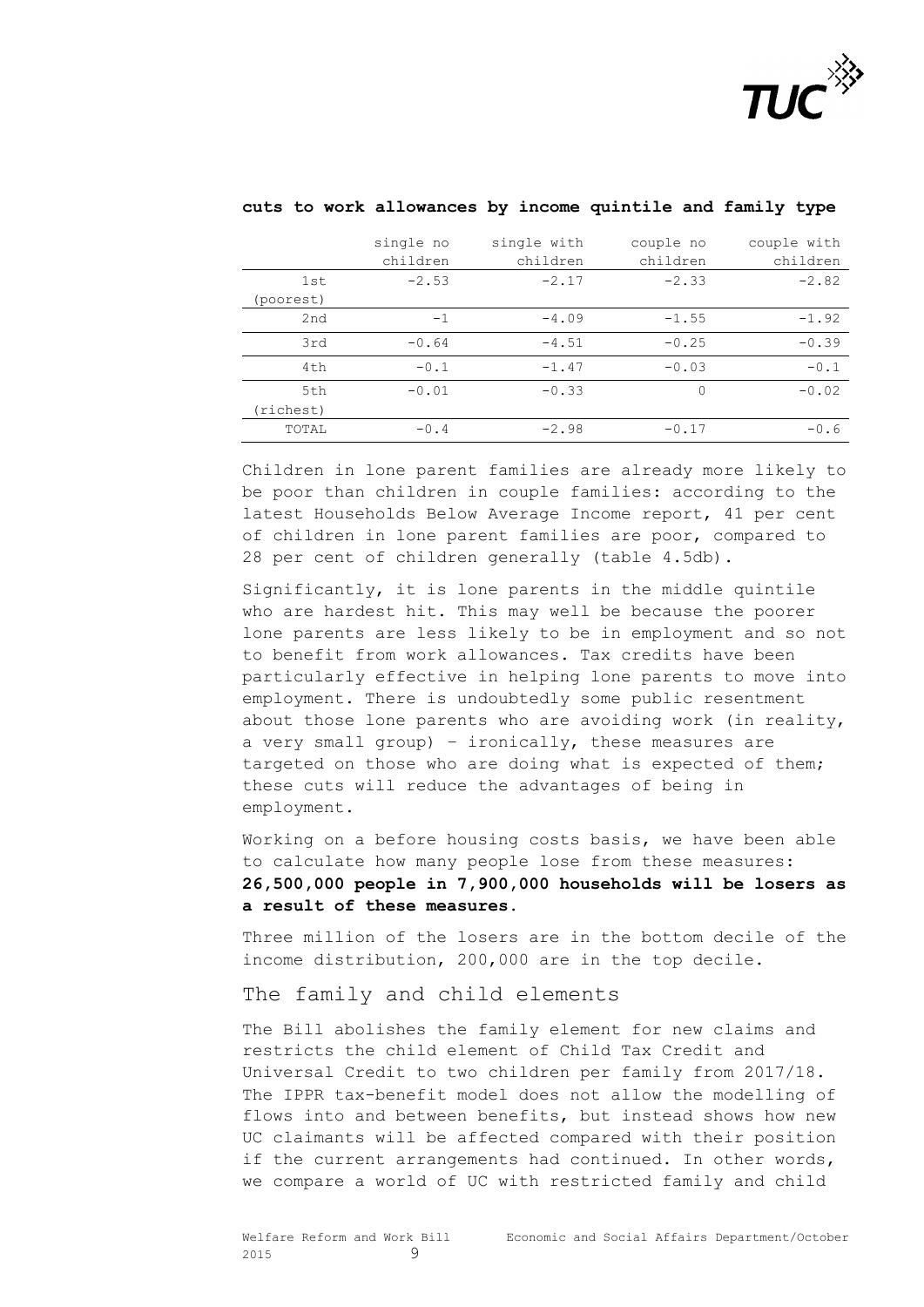

elements to one of UC as it would have been in 2020 before the budget changes.

**Unfortunately, this means that it is not possible to include these changes in our overall assessment of the packet of measures. But these changes will mean that families with children will be much worse off under the new system. The reduction in support for large families is one of the largest ever contemplated by Parliament.**

**Table 5a: Change in annual income due to the benefit freeze and cuts to work allowances by income quintile and number of children**

|                 | None |        |         |         | 4<br>or more |
|-----------------|------|--------|---------|---------|--------------|
| 1st (poorest)   | 0    | $-480$ | $-2830$ | $-4950$ | $-7340$      |
| 2nd             | 0    | $-310$ | $-1860$ | -3690   | -6690        |
| 3rd             | 0    | $-150$ | -690    | $-1030$ | $-2580$      |
| 4 <sub>th</sub> | 0    | $-40$  | $-170$  | $-400$  | $-2030$      |
| 5th (richest)   | ∩    | ∩      | $-60$   | $-120$  |              |
| TOTAL           | 0    | $-230$ | $-1340$ | $-2980$ | -6060        |
|                 |      |        |         |         |              |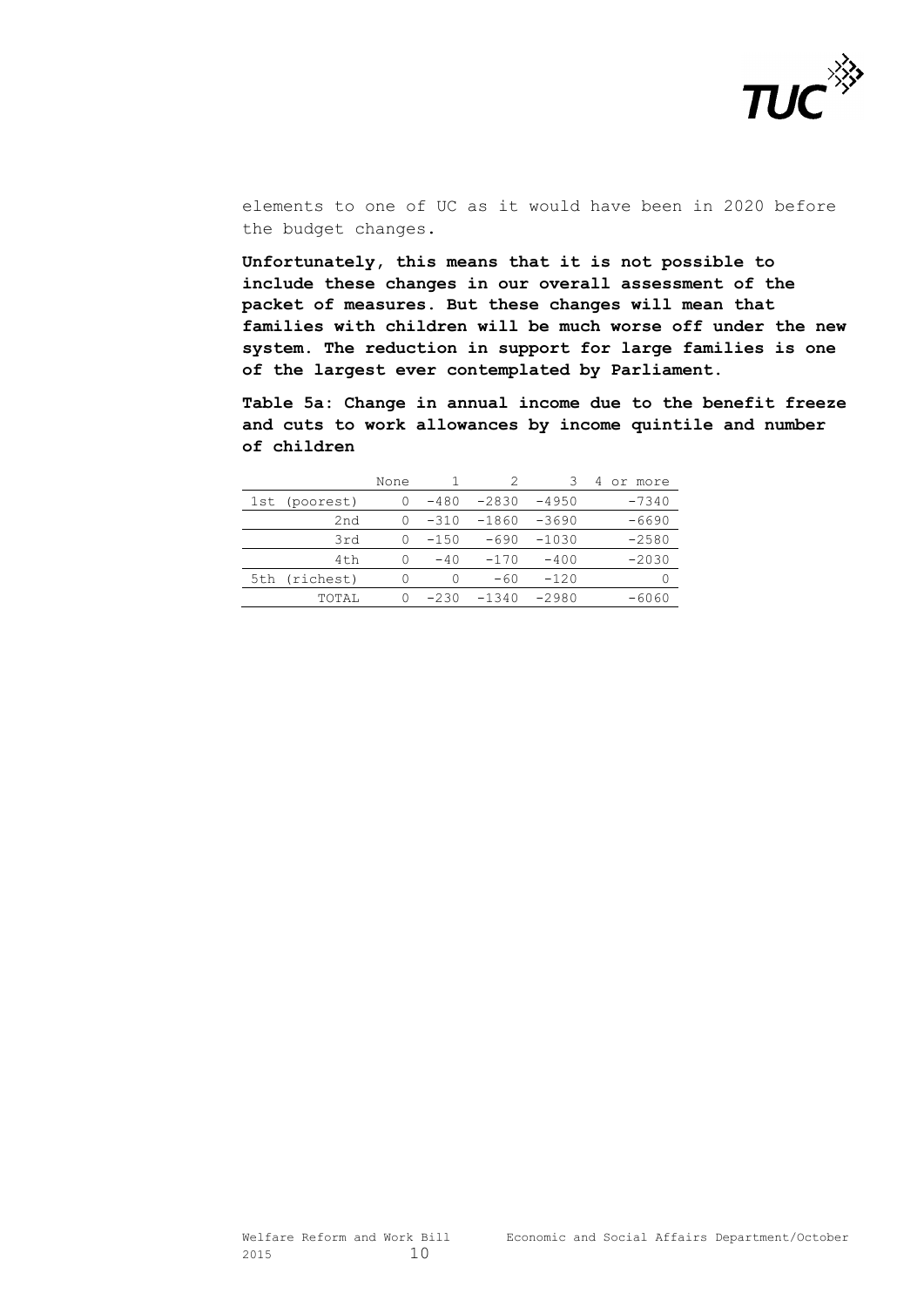

**Table 5b: Percentage change due to the benefit freeze and cuts to work allowances by income quintile and number of children** 

|               | None             |                  |                 | 3             | 4<br>or more |
|---------------|------------------|------------------|-----------------|---------------|--------------|
| 1st (poorest) | 0                | -3.91            | $-18.58 -27.93$ |               | $-35.29$     |
| 2nd           | $\left( \right)$ | $-1.56$          |                 | $-8.3 -14.96$ | $-25.74$     |
| 3rd           | $\bigcap$        | $-0.52$          | $-2.16$         | $-2.86$       | $-6.7$       |
| 4th           | $\bigcap$        | $-0.11$          | $-0.39$         | $-0.77$       | $-3.36$      |
| 5th (richest) |                  | $\left( \right)$ | $-0.06$         | $-0.11$       |              |
| TOTAI.        | $\bigcap$        | $-0.71$          | $-3.8$          | $-8.81$       | $-20.29$     |

While these measures have little significance for families without children, even for families with one child the cuts are substantial – nearly ten pounds a week for those in the poorest quintile. The reductions in support for the poorest are larger for families with more children than this, and support for those with the officially approved family of two children will be reduced, on average by more than £50 a week. **The cut in support for the largest families in the poorest quintile is the equivalent of more than a** *third* **of their incomes.**

In cash terms, these measures reduce support for people in work (on average £430 a year) more than for those in nonworking families (£350 a year on average). In every quintile except the richest these cuts are the equivalent of a higher share of income for those in work than for those not in work:

|           |             | Change in annual | Percentage change in income |         |         |
|-----------|-------------|------------------|-----------------------------|---------|---------|
|           |             | income           |                             |         |         |
|           | Not working | Working          |                             | Not     | Workin  |
|           |             |                  |                             | working | g       |
| 1st       |             |                  | 1st                         |         |         |
| (poorest) | $-870$      | $-1420$          | (poorest)                   | $-10.4$ | $-10.5$ |
| 2nd       | $-360$      | $-1020$          | 2nd                         | $-3.04$ | $-4.98$ |
| 3rd       | $-70$       | $-230$           | 3rd                         | $-0.41$ | $-0.85$ |
| 4th       | $-20$       | $-50$            | 4th                         | $-0.09$ | $-0.14$ |
| 5th       |             |                  | 5th                         |         |         |
| (richest) | 0           | $-10$            | (richest)                   | $-0.01$ | $-0.01$ |
| TOTAL     | $-350$      | $-430$           | TOTAL                       | $-2.21$ | $-1.21$ |

**Table 6: Impact of ending family element and limiting the child element by income quintile and work status**

As with the benefit freeze and cuts to working allowances, the cut in support is more severe for lone parents than for other groups. There is little change for single people and couples without children. On average, support for all family types with children will be cut, but support for the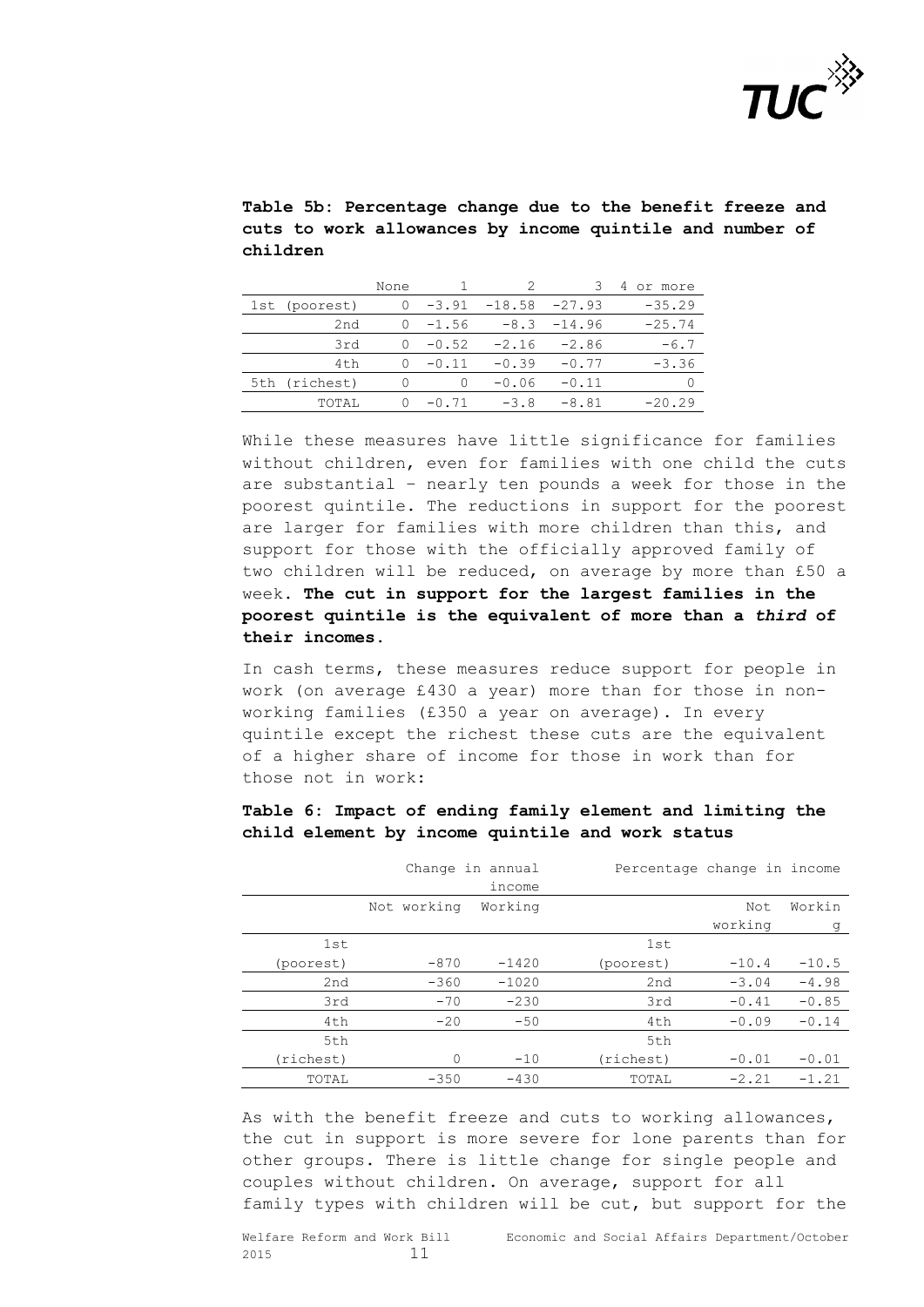

poorest will be cut more than for the better off and support for lone parents will be cut more than support for couples with children: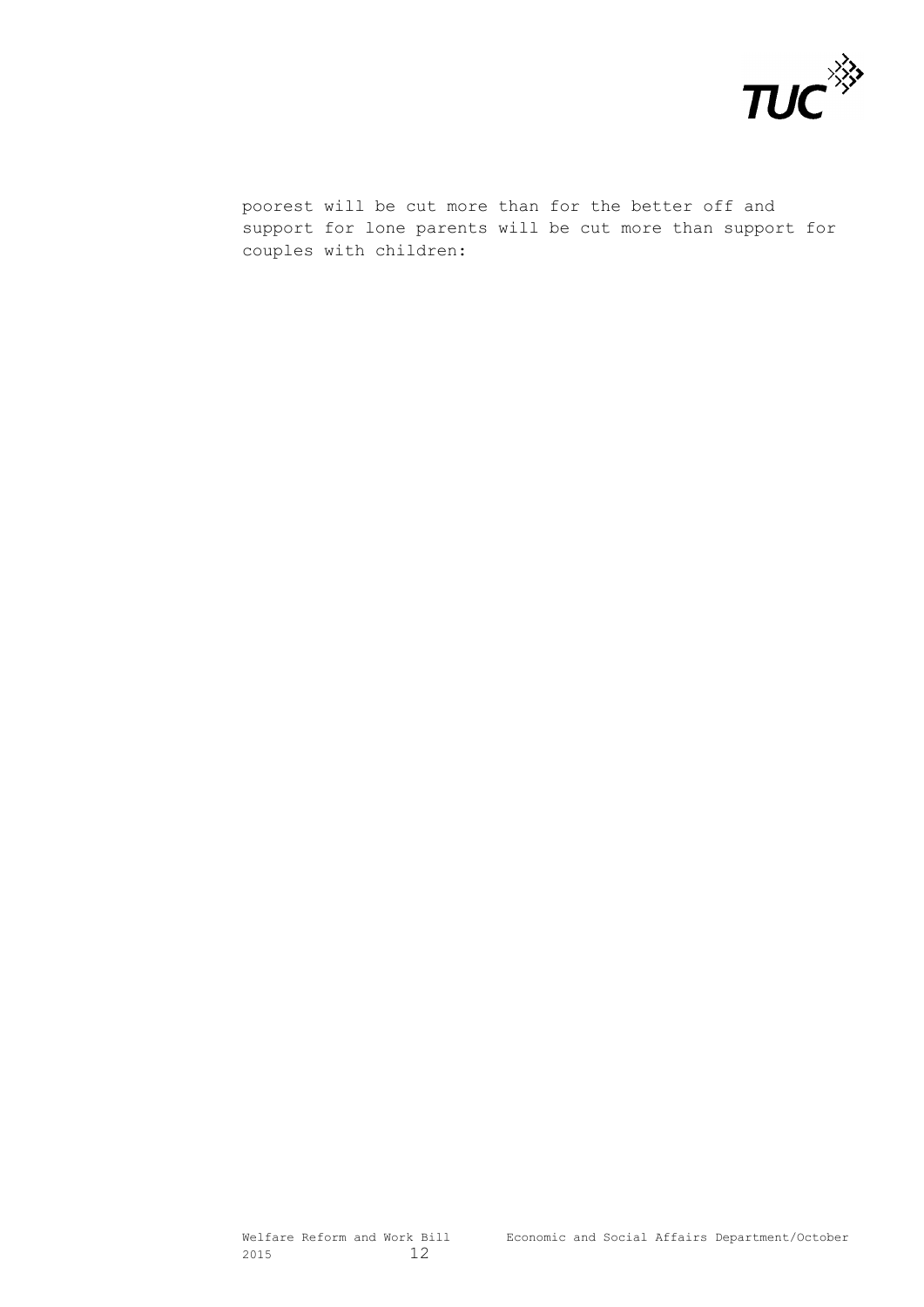

|         |             | Change in annual income | Percentage change in income |             |             |
|---------|-------------|-------------------------|-----------------------------|-------------|-------------|
|         | Single with | Couple with             |                             | Single with | Couple with |
|         | children    | children                |                             | children    | children    |
| 1st     |             |                         | 1st                         |             |             |
| (poores |             |                         | (poores                     |             |             |
| t)      | $-2290$     | $-2850$                 | t)                          | $-20.87$    | $-17.43$    |
| 2nd     | $-2640$     | $-1730$                 | 2nd                         | $-16.89$    | $-7.25$     |
| 3rd     | $-1760$     | $-230$                  | 3rd                         | $-9.17$     | $-0.7$      |
| 4th     | $-810$      | $-30$                   | 4th                         | $-3.01$     | $-0.08$     |
| 5th     |             |                         | 5th                         |             |             |
| (riches |             |                         | (riches                     |             |             |
| t)      | $-350$      | $-20$                   | t)                          | $-0.58$     | $-0.02$     |
| TOTAL   | $-2150$     | $-1020$                 | TOTAL                       | $-13.05$    | $-2.64$     |

## **Table 7: Impact of ending the family element and limiting the child element by income quintile and household type**

## The Benefit Cap

The Bill reduces the Benefit Cap to £23,000 in London and £20,000 outside London. The IPPR tax-benefit model does not currently allow us to model a regional benefit cap, as announced at the budget, alongside other changes. We have therefore included an estimate of the distributional impact of the regional benefit cap in isolation – that is, relative to a baseline of frozen benefits and reduced UC work allowances.

Contrary to some expectations, the reductions in the income of the poorest groups are not confined to London. In every region of the UK the poorest quintiles are worse off as a result of this change and in most the richest are either unaffected or lose so little it does not appear in these statistics.

## **Table 8a: Change in annual income due to the lower Benefit Cap by region and income quintile**

|                                            |        |             |                |           | 1st (poorest) 2nd 3rd 4th 5th (richest)        |
|--------------------------------------------|--------|-------------|----------------|-----------|------------------------------------------------|
| North East                                 | $-390$ | $-30$       | $\mathbf{0}$   | $\Omega$  |                                                |
| North West & Merseyside                    | $-310$ | $-80$       | $\Omega$       | $\Omega$  | 0                                              |
| Yorkshire & Humberside                     | $-240$ | $-110$      | $\Omega$       | $\Omega$  | 0                                              |
| East Midlands                              | $-150$ | $-40$       | $-10$          | $\Omega$  | $\Omega$                                       |
| West Midlands                              | $-180$ | $-140$      | $\Omega$       | $\Omega$  | O                                              |
| Eastern                                    | $-330$ |             | $-140 -20 -20$ |           | $\Omega$                                       |
| London                                     | $-260$ | $-130 - 10$ |                | $\Omega$  | 0                                              |
| South East                                 | $-250$ | $-140$      |                | $-10 -20$ | $-10$                                          |
| South West                                 | $-260$ | $-80$       | $-20$          | $\Omega$  | $\Omega$                                       |
| Wales                                      | $-230$ | $-150$      | $-10$          | $\Omega$  | $\Omega$                                       |
| Scotland                                   | $-180$ |             | $-60 -20 -10$  |           | $\Omega$                                       |
| Welfare Reform and Work Bill<br>13<br>2015 |        |             |                |           | Economic and Social Affairs Department/October |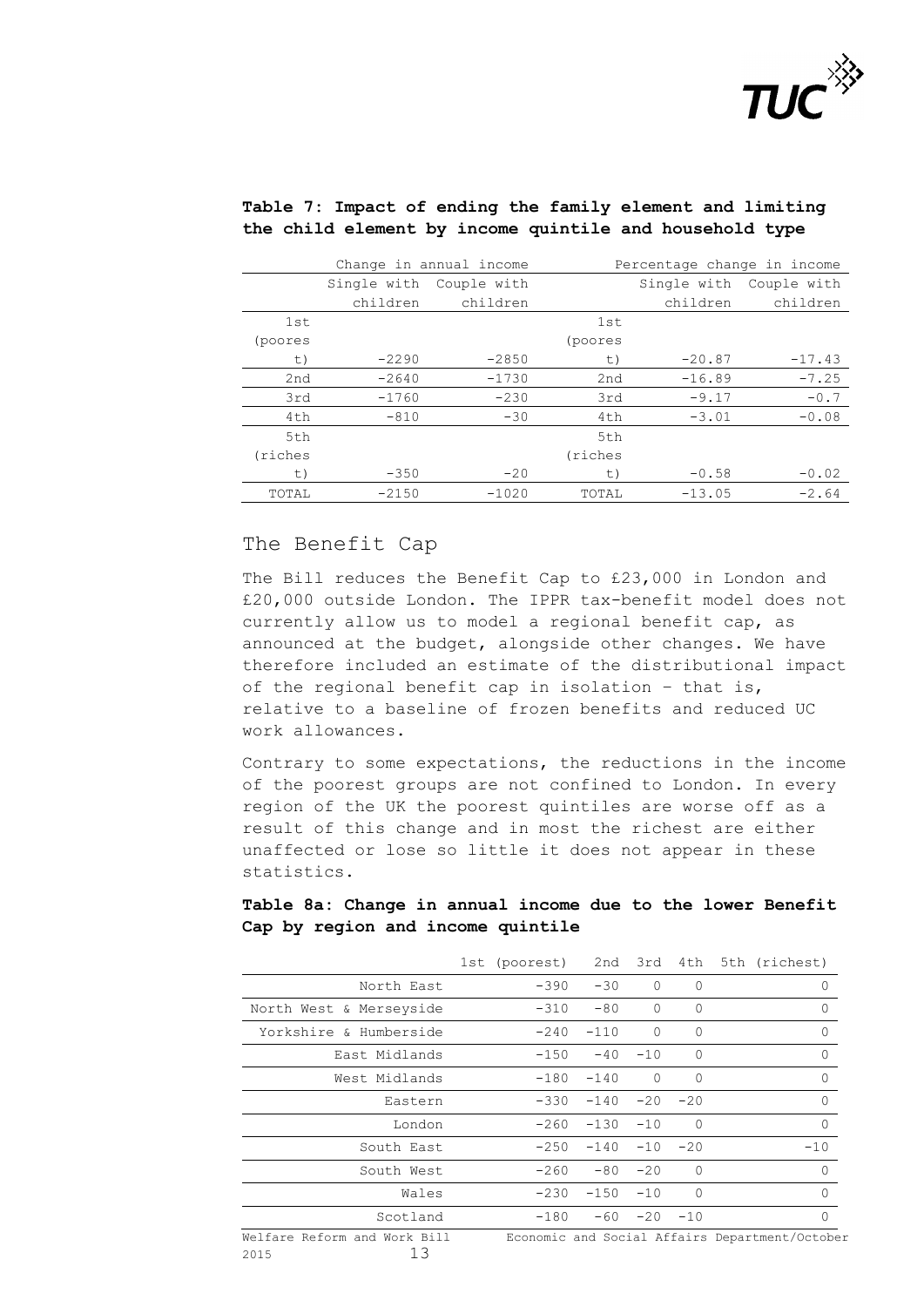

Northern Ireland  $-230$   $-80$  0 0 0 0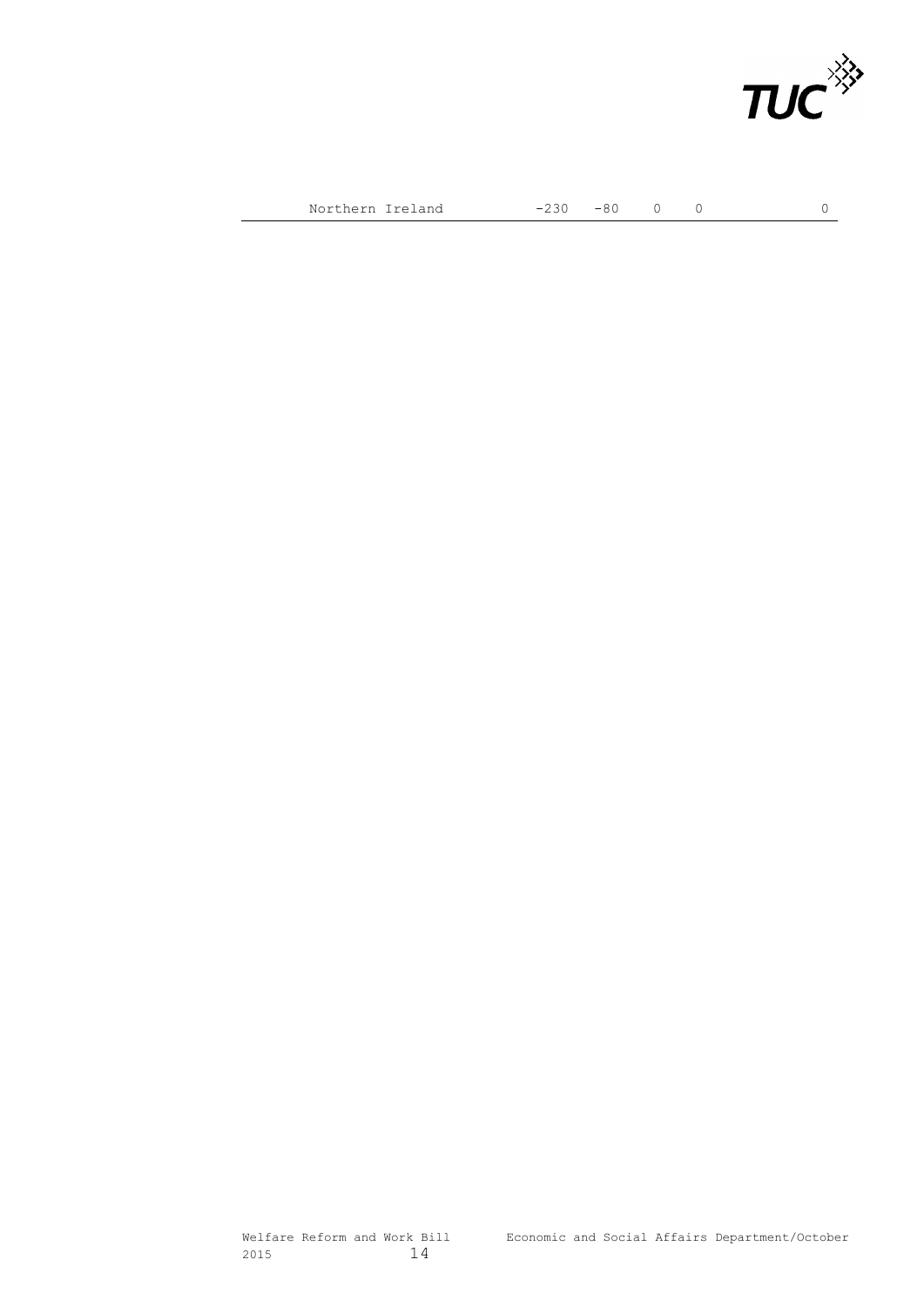

|                  | 1st       | 2nd    | 3rd          | 4th       | 5th          |
|------------------|-----------|--------|--------------|-----------|--------------|
|                  | (poorest) |        |              |           | (richest)    |
| North East       |           |        |              |           |              |
|                  | $-3.97$   | 0.19   | $\mathbf{0}$ | $\circ$   | 0            |
| North West &     |           |        |              |           |              |
| Merseyside       | $-2.94$   | 0.51   | 0.02         | 0         | 0            |
| Yorkshire &      |           |        |              |           |              |
| Humberside       | $-2.12$   | 0.66   | $\circ$      | 0.01      | 0            |
| East Midlands    |           |        |              |           |              |
|                  | $-1.47$   | 0.28   | 0.05         | $\circ$   | 0            |
| West Midlands    |           |        |              |           |              |
|                  | $-1.49$   | 0.85   | $\circ$      | $\circ$   | 0            |
| Eastern          |           |        |              |           |              |
|                  | $-2.96$   | 0.85   | 0.07         | 0.06      | 0            |
| London           |           |        |              |           |              |
|                  | $-2.44$   | 0.76   | 0.03         | 0         | 0            |
| South East       |           |        |              |           |              |
|                  | $-2.38$   | 0.81   | 0.05         | 0.05      | $-0.01$      |
| South West       |           |        |              |           |              |
|                  | $-2.49$   | 0.48   | 0.08         | $\circ$   | $\mathbf{0}$ |
| Wales            |           |        |              |           |              |
|                  | $-2.05$   | 0.99   | 0.03         | $\circ$   | 0            |
| Scotland         |           |        |              |           |              |
|                  | $-1.85$   | $-0.4$ |              | 0.07 0.02 | 0            |
| Northern Ireland |           |        |              |           |              |
|                  | $-2.12$   | 0.51   | $\mathbf 0$  | 0         | 0            |

## **Table 8b: Percentage change due to the lower Benefit Cap by region and income quintile**

(An annex presenting a regional breakdown of all the reforms analysed in this document is available on request.)

Taking the increases in income tax allowances and the minimum wage supplement into account

In the Budget the Chancellor announced the introduction of a new "National Living Wage" (NLW). From April 2016, the NLW will be introduced for workers aged 25 and above, initially set at  $£7.20 - 50p$  above the minimum wage rate due from October 2015. The government has asked the Low Pay Commission to recommend future increases, with a target of 60 per cent of median earnings by 2020. While not announced at the budget or included in the Bill, it is the government's stated policy to increase the personal tax allowance to £12,500 over this parliament, and the Higher Rate Threshold to £50,000. In this submission we model the detailed distributional impact of these changes, relative to a baseline where both thresholds rise in line with the Consumer Price Index.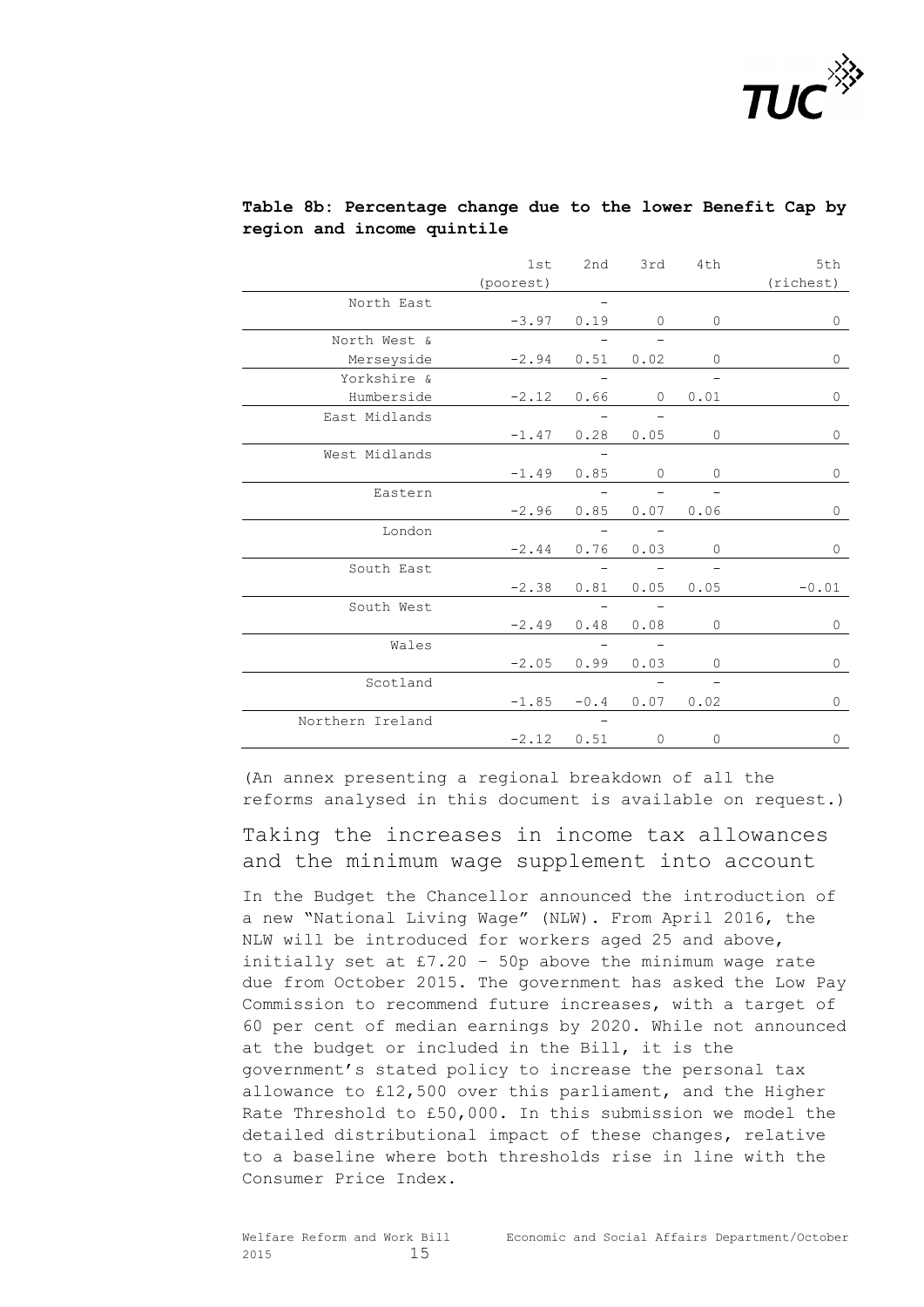

One government response to criticisms of the benefit cuts, freezes and reforms introduced by the Bill and announced in the Budget has been that these two measures will compensate those who lose out, or at least will do so for the working poor. We have therefore modelled the combined effect of the benefit freezes, work allowance cuts, tax cuts and the National Living Wage into a combined scenario. Unfortunately, it has not been possible to include the effect of the Benefit Cap, of ending the family element and limiting the child element, the restrictions in Housing Benefit for young people re reducing the rate of Employment and Support Allowance (ESA) for the work-related activity group to the same rate as Jobseekers Allowance. The negative impact of the total package of government measures will therefore be somewhat worse than this section indicates.

The combined effect of these measures is that the distributional pattern is still regressive, but now betteroff groups are net gainers. People at the lower end of the income distribution are still net losers, but not by as much as some of the previous sections indicated.

## **Table 9: Net impact of changes to UC work allowances, benefit freeze, NLW, personal allowance and higher rate threshold by income decile**

|                   |  |        | Change in annual income Percentage change in income |  |         |
|-------------------|--|--------|-----------------------------------------------------|--|---------|
| 1st (poorest)     |  | $-110$ |                                                     |  | $-1.55$ |
| 2nd               |  | $-140$ |                                                     |  | $-1.03$ |
| 3rd               |  | $-100$ |                                                     |  | $-0.66$ |
| 4th               |  | 10     |                                                     |  | 0.04    |
| 5th               |  | 160    |                                                     |  | 0.78    |
| 6th               |  | 310    |                                                     |  | 1.24    |
| 7th               |  | 370    |                                                     |  | 1.29    |
| 8th               |  | 480    |                                                     |  | 1.4     |
| 9th               |  | 580    |                                                     |  | 1.4     |
| (richest)<br>10th |  | 860    |                                                     |  | 1.12    |

(An annex considering the impact of the NLW and the personal allowance increases separately is available on request.)

These figures are for all types of work status and all types of family, but this overall package concentrates losses on low-paid working families with children. Higher paid working families gain from the tax allowance increases and non-working low income families are not much affected.

Welfare Reform and Work Bill Economic and Social Affairs Department/October 2015 16 If we look at the distributional impact of the total package on workers and non-workers the nature of these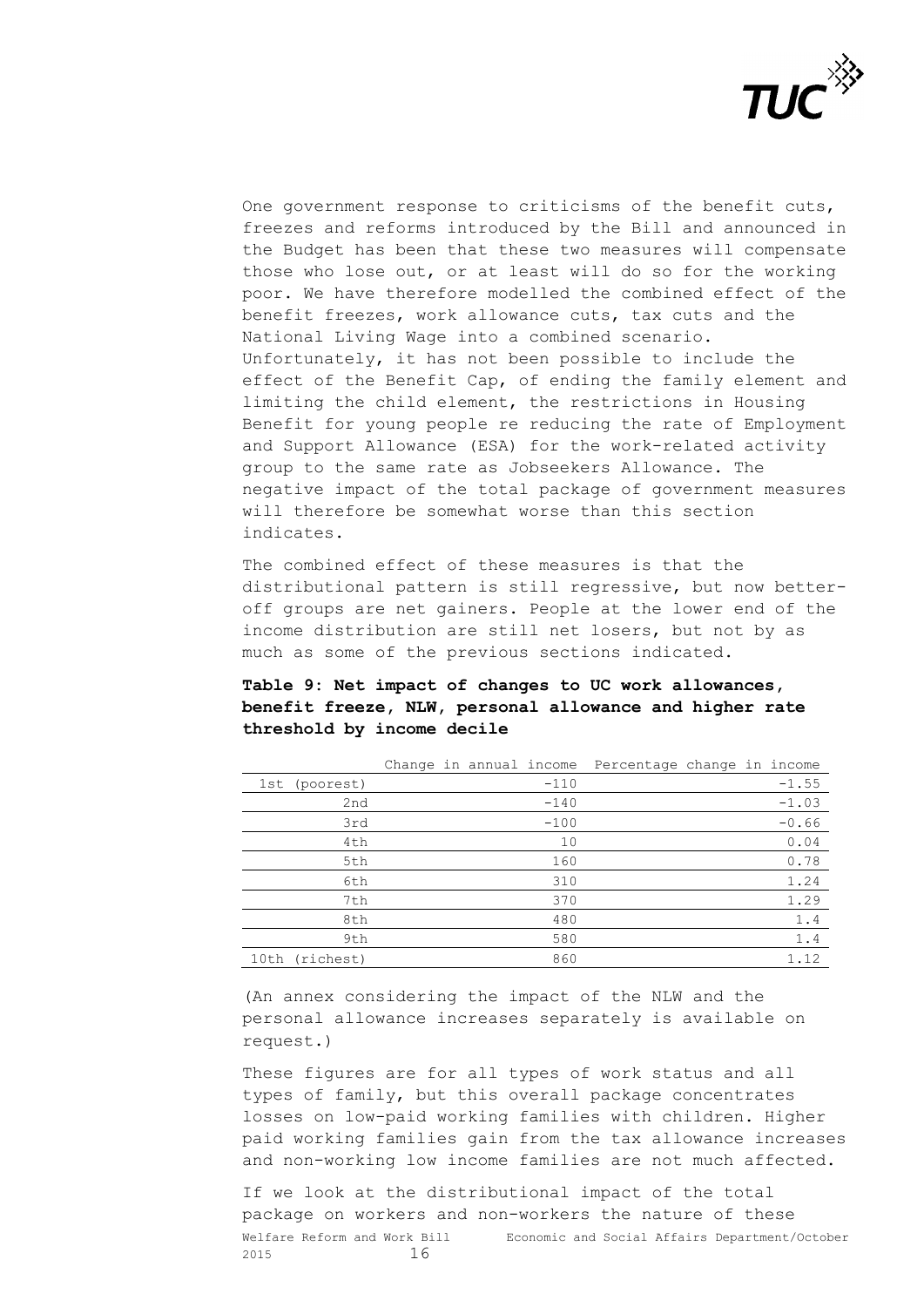

changes becomes clearer. Overall, workers gain more than non-workers (by, on average, £320 a year to £100) but the poorest workers lose heavily and the poorest non-workers gain a little:

**Table 10: Net impact of changes to UC work allowances, benefit freeze, NLW, personal allowance and higher rate threshold by income quintile and work status** 

|           |             | Change in annual | Percentage change in income |         |         |
|-----------|-------------|------------------|-----------------------------|---------|---------|
|           |             | income           |                             |         |         |
|           | Not working | Working          |                             | Not     | Workin  |
|           |             |                  |                             | working | g       |
| 1st       |             |                  | 1st                         |         |         |
| (poorest) | 20          | $-310$           | (poorest)                   | 0.23    | $-2.3$  |
| 2nd       | 30          | $-120$           | 2nd                         | 0.22    | $-0.58$ |
| 3rd       | 110         | 310              | 3rd                         | 0.7     | 1.15    |
| 4th       | 180         | 530              | 4th                         | 0.84    | 1.48    |
| 5th       |             |                  | 5th                         |         |         |
| (richest) | 430         | 790              | (richest)                   | 1.13    | 1.23    |
| TOTAL     | 100         | 320              | TOTAL                       | 0.66    | 0.91    |

The net impact of these changes is to benefit individuals and couples without children and better off families with children, but poor families with children lose out and the biggest families lose most: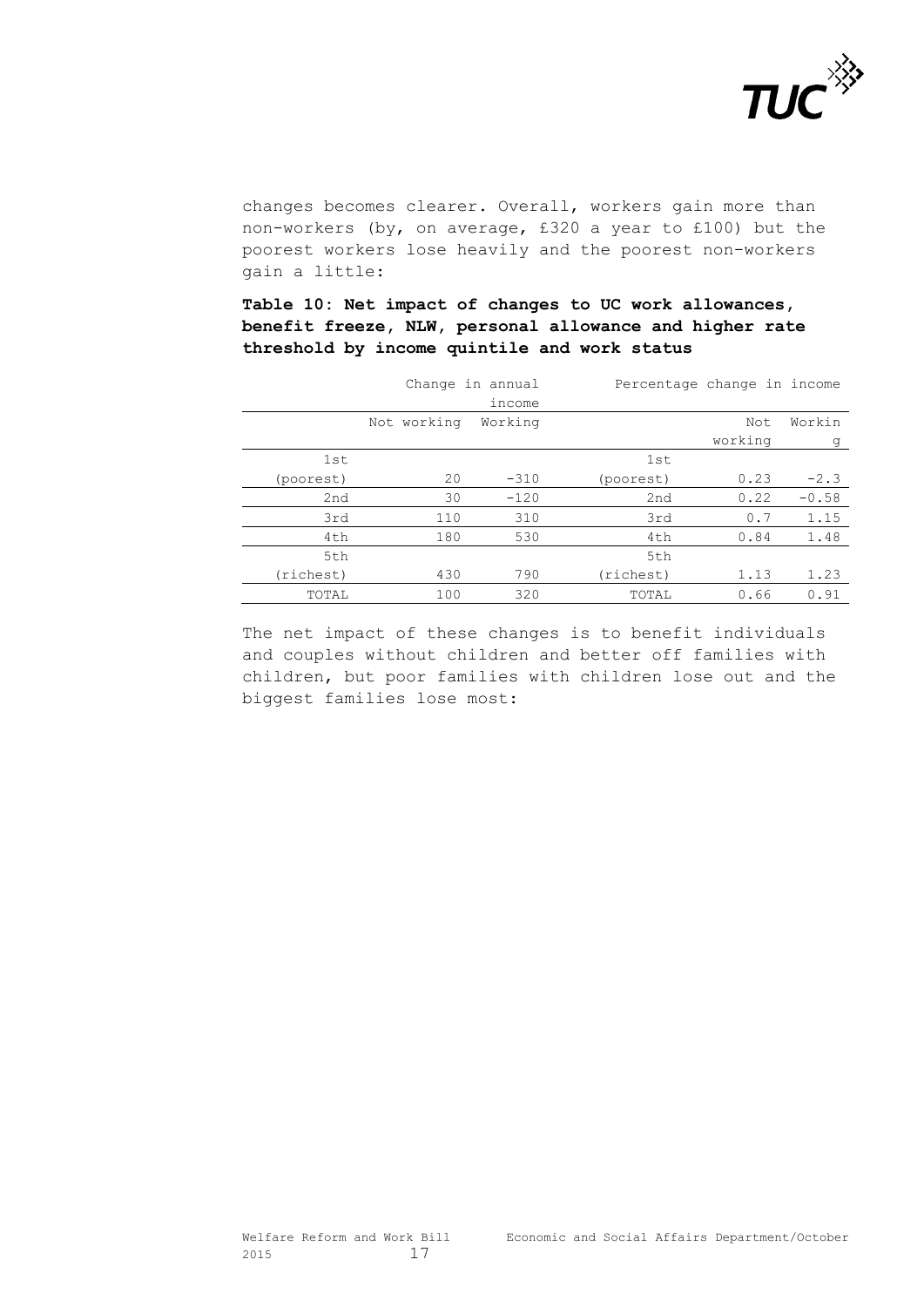

**Table 11a: Net impact of changes to UC work allowances, benefit freeze, NLW, personal allowance and higher rate threshold by income quintile and number of children** 

|                 | None |        |        | 3      | 4<br>or.<br>more |
|-----------------|------|--------|--------|--------|------------------|
| 1st (poorest)   |      | $-300$ | $-340$ | $-130$ | -260             |
| 2nd             | 70   | $-170$ | $-260$ | $-340$ | $-350$           |
| 3rd             | 250  | 140    | 200    | 250    | 510              |
| 4 <sub>th</sub> | 370  | 560    | 610    | 650    | 560              |
| 5th (richest)   | 670  | 930    | 970    | 960    | 840              |
| <b>TOTAL</b>    | 300  | 150    | 120    | 30     | $-130$           |

**Table 11b: Net impact of changes to UC work allowances, benefit freeze, NLW, personal allowance and higher rate threshold by income quintile and number of children** 

|                                        | None     |                                 |      |      | 4 or more |
|----------------------------------------|----------|---------------------------------|------|------|-----------|
| 1st (poorest) $0.04 -2.42 -2.25 -0.71$ |          |                                 |      |      | $-1.26$   |
|                                        |          | 2nd $0.51 - 0.85 - 1.17 - 1.36$ |      |      | $-1.36$   |
|                                        | 3rd 1.32 | 0.48                            | 0.64 | 0.7  | 1.33      |
| 4th                                    | 1.34     | 1.39                            | 1.36 | 1.25 | 0.93      |
| 5th (richest) 1.29                     |          | 1.13                            | 1.03 | 0.86 | 0.65      |
| TOTAI.                                 | 1.17     | 0.46                            | 0.33 | 0.1  | $-0.44$   |

Finally, the clearest losers from these measures taken together are lone parents:

#### **Table 12a: Net impact by income quintile and family type**

|           | single no | single with | couple no | couple with |
|-----------|-----------|-------------|-----------|-------------|
|           | children  | children    | children  | children    |
| 1st       | $-50$     | $-200$      | $-50$     | $-270$      |
| (poorest) |           |             |           |             |
| 2nd       | 110       | $-550$      | 120       | $-70$       |
| 3rd       | 210       | $-690$      | 480       | 480         |
| 4th       | 230       | 10          | 570       | 690         |
| 5th       | 510       | 420         | 800       | 970         |
| (richest) |           |             |           |             |
| TOTAL     | 190       | $-370$      | 520       | 330         |

#### **Table 12b: Net impact by income quintile and family type**

|                 | single no<br>children | single with<br>children | couple no<br>children | couple with<br>children |
|-----------------|-----------------------|-------------------------|-----------------------|-------------------------|
| 1st             | $-1.12$               | $-1.8$                  | $-0.59$               | $-1.66$                 |
| (poorest)       |                       |                         |                       |                         |
| 2nd             | 1.33                  | $-3.5$                  | 0.8                   | $-0.3$                  |
| 3rd             | 1.7                   | $-3.63$                 | 2.19                  | 1.48                    |
| 4 <sub>th</sub> | 1.33                  | 0.04                    | 1.81                  | 1.59                    |
| 5th             | 1.42                  | 0.7                     | 1.35                  | 1.09                    |
| (richest)       |                       |                         |                       |                         |
| TOTAL           | 1.21                  | $-2.23$                 | 1.45                  | 0.85                    |

2015 18

Welfare Reform and Work Bill Economic and Social Affairs Department/October